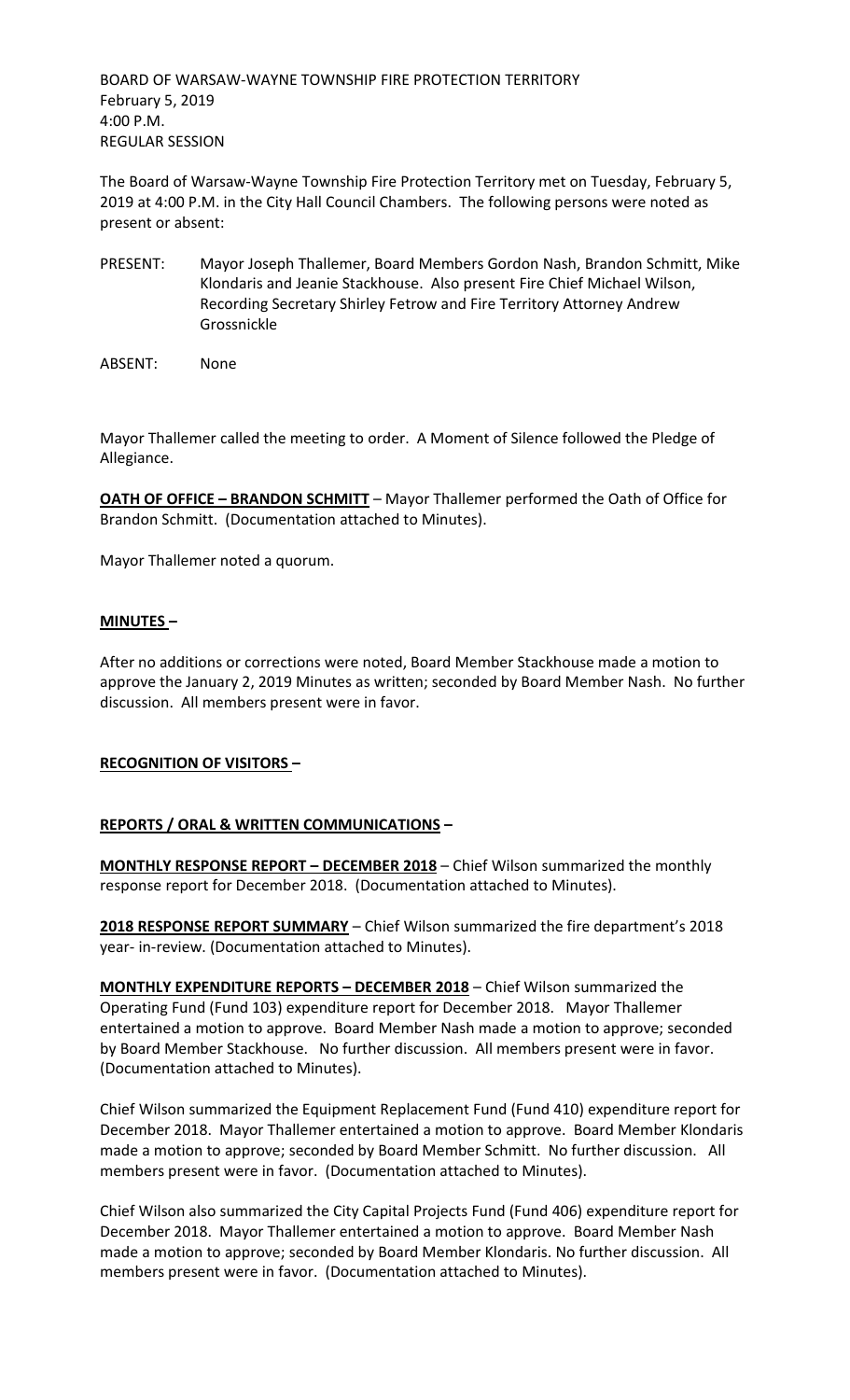## **UNFINISHED BUSINESS –**

**REPLACEMENT SQUAD 13-4 PURCHASE** – Chief Wilson explained and provided information on Sourcewell, a service cooperative created by the Minnesota legislature of which the City of Warsaw is a member. Sourcewell is governed by local elected municipal officials and school board members under the law and is recognized by the State of Indiana as an approved purchasing agency. Sourcewell would obtain quotes based on the fire apparatus design specifications as completed by our Equipment Replacement Committee. The specifications to replace the current Squad 13-4 are through Spartan Motors, an approved vendor of Sourcewell. Chief Wilson asked for permission to obtain quotes through Sourcewell to use as our final quote. Fire Territory Attorney Grossnickle had no objection with obtaining a quote through Sourcewell if they were an approved agency. Chief Wilson indicated James Emans, Warsaw City Engineer, confirmed Sourcewell is an approved agency and recommended their services. Captain Mike Brubaker spoke briefly on the advantages of using Sourcewell as our purchasing agency. He also stated the new apparatus would be housed at Station 3. Squad 13-4 is currently at Station 3 and would be put in reserve status. Squad 13-4 spent the majority of its time at Station 1, the station with the highest volume of responses. The apparatus has high mileage and has been plagued with many mechanical issues. Squad 13-4 would then replace the current reserve engine, Engine 13-11, built in 1991. Squad 13-4 has value as a reserve truck with minimal use but does not have the capabilities as a high usage apparatus. Board Member Klondaris made a motion to approve; seconded by Board Member Nash. No further discussion. All members present were in favor. (Documentation attached to Minutes).

**SAFE HAVEN BABY BOX INSTALLATION AND SERVICE AGREEMENT** – Mayor Thallemer indicated the City of Warsaw attorney worked with Safe Haven and the local Right to Life organization and all parties are satisfied with the details of the contract that will go before the City Council at the next meeting for their consideration. Mayor Thallemer brought the Agreement before the Fire Territory Board Members to reiterate what is required, and the responsibilities of, the Warsaw-Wayne Fire Territory. The box will be placed on the west wall at Station 2. The Fire Territory will be responsible for the cost to put in an alarm system which will go directly to 911. Fire Territory Attorney Andrew Grossnickle has reviewed and discussed the Agreement with the City Attorney and approves the Fire Territory Board moving forward with the approval of the Agreement and installation of the box. Mayor Thallemer entertained a motion to approve the Agreement. Board Member Schmitt made a motion to approve; seconded by Board Member Stackhouse. No further discussion. All members present were in favor. (Documentation attached to Minutes).

#### **NEW BUSINESS –**

**2019 (NALOXONE) NARCAN RESCUE KIT GRANT FOR FIRST RESPONDERS** – Chief Wilson indicated the Fire Department and Sheriff Department was involved with the distribution of the Naloxone kits in 2018 through a grant provided to the Kosciusko County Health Department. For 2019 Chief Wilson is asking for permission to apply for the First Responder Emergency Responder portion of the grant. If permission is given to apply for the grant, and the grant would be awarded, the Fire Territory would be the administrator of the grant supplies. There is no cost involved. If permission is given by the Fire Territory Board, the application will go before the Board of Works for final approval and the Mayor's signature. Chief Wilson indicated it would be a one-year agreement, February 2019 – February 2020. Mayor Thallemer entertained a motion for approval to apply for the grant and to be the county distributor of the Naloxone for police, EMS and fire agencies. Board Member Stackhouse made a motion to approve; seconded by Board Member Nash. No further discussion. All members present were in favor. (Documentation attached to Minutes).

**TRAVEL REQUESTS** – Chief Wilson gave an overview of the travel requests presented for approval. After no questions were raised, Mayor Thallemer entertained a motion to approve the travel requests. Board Member Schmitt made a motion to approve; seconded by Board Member Stackhouse. No further discussion. All members present were in favor. (Documentation attached to Minutes).